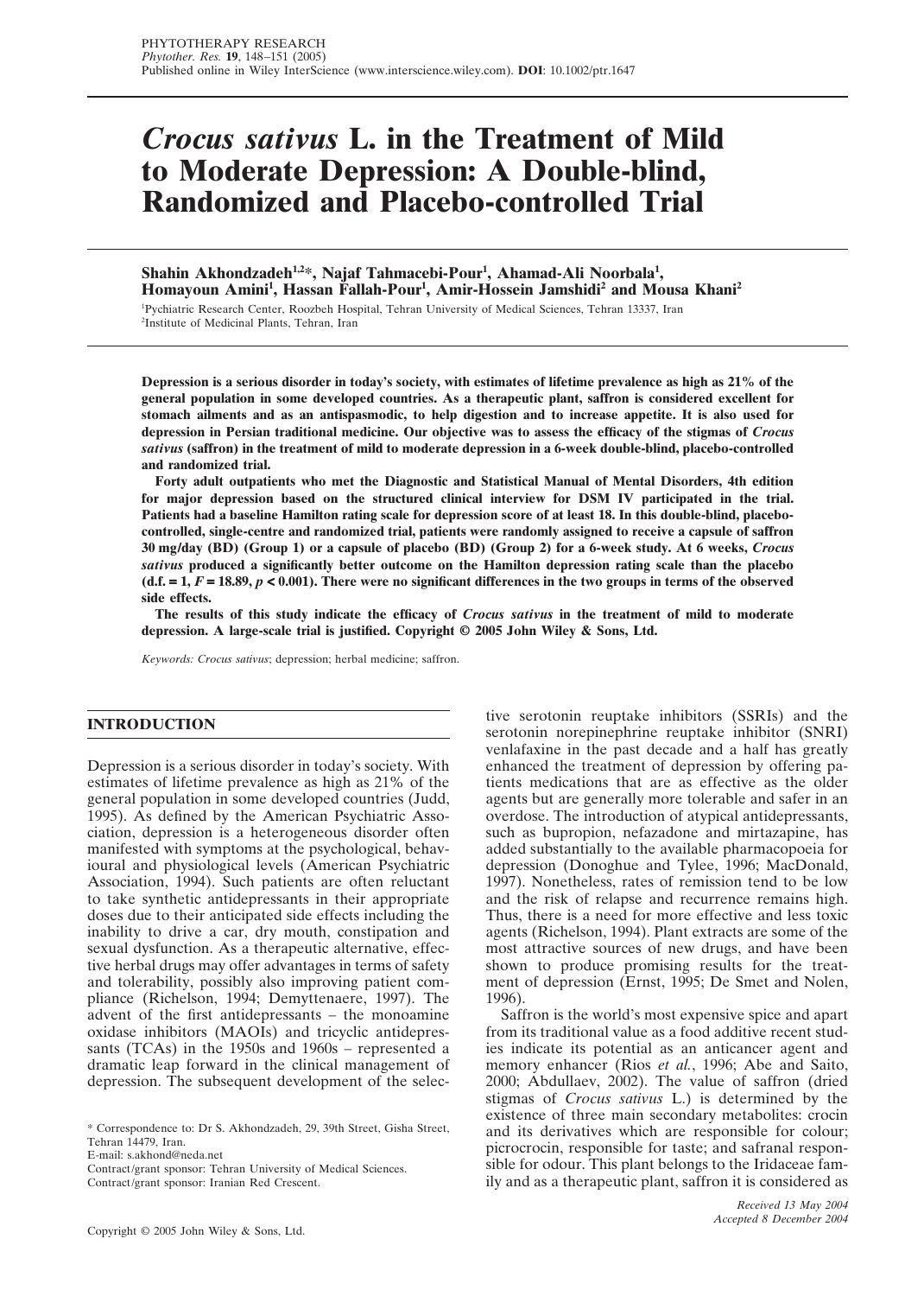excellent for stomach ailments and an antispasmodic, helps digestion and increases appetite. It is also relieves renal colic, reduces stomachaches and relieves tension (Rios *et al.*, 1996; Hosseinzadeh and Younesi, 2002). Saffron is used for depression in Persian traditional medicine. Many medicinal plant textbooks refer to its antidepressant effect, whereas there is no evidencebased literature (Karimi *et al.*, 2001). Our objective was to assess the efficacy of *Crocus sativus* in the treatment of mild to moderate depression in a 6-week doubleblind, placebo-controlled and randomized trial.

### **METHODS**

This was a 6-week randomized and double-blind clinical trial. The investigation was conducted in the outpatient clinic of Roozbeh Psychiatric Hospital between January 2002 and March 2004.

Patients. Forty adult outpatients who met the Diagnostic and Statistical Manual of Mental Disorders, 4th edition (DSM IV) (American Psychiatric Association, 1994) for major depression based on the structured clinical interview for DSM IV participated in the trial. Patients had a baseline Hamilton rating scale for depression (HAM-D 17-item) (Hamilton, 1960) score of at least 18. Prospective participants with the following DSM IV diagnosis were excluded: current cognitive disorder in the past year; or current or past history of bipolar disorder, schizophrenia and schizotypal personality disorder. Patients were required to be free of all psychotropic medications for at least 4 weeks before study entry. Patients were selected to range in age from 18 to 55 years of age. As depression is a serious and potentially life threatening condition and the participants were outpatients, extensive safeguards were needed. Patients were excluded if they posed a significant risk of suicide at any time during participation. Persons who scored greater than 2 on the suicide item of the HAM-D, or who were judged to have significant suicidal ideation or potential in the view of an investigator were excluded. Further, any clinically significant deterioration in the condition of the subject from baseline would result in exclusion. Those who left the study before completion were offered alternative and standard care immediately. Pregnant women or women not using medically accepted means of birth control were excluded. All participants provided written informed consent, and the protocol satisfied the Tehran University of Medical Sciences Ethics Committee requirements.

**Saffron capsule preparation.** The saffron was used in this study was donated by Novin Zaferan Co (Mashhad, Iran) and was identified by the Department of Cultivation and Development of Institute of Medicinal Plants, Tehran, Iran. The stigma's extract was prepared as follows: 120 g of dried and milled stigmas was extracted with 1800 mL ethanol (80%) by percolation procedure in three steps then the ethanol extract was dried by evaporation at a temperature of 35°–40 °C. Each capsule contained dried extract of saffron (15 mg), lactose (filler), magnesium stearate (lubricant) and sodium starch glycolate (disintegrant).

**Study design.** Patients underwent a standard clinical assessment comprising a psychiatric evaluation, a structured diagnostic interview and a medical history. Patients were randomized to receive a capsule of saffron or a capsule of placebo in a 1:1 ratio using a computer-generated code. The assignments were kept in sealed, opaque envelopes until the point of allocation. The randomization and allocation process was done by the pharmacist of the Roozbeh hospital. In this doubleblind, single-centre trial, patients were randomly assigned to receive a capsule saffron 30 mg/day (BD) (Group A) or a capsule of placebo (BD) for a 6-week study. All patients completed the trial. Patients were assessed by a third year resident of psychiatry at baseline and after 1, 2, 4 and 6 weeks after the medication started. The principal measure of the outcome was the 17-item HAM-D. The rater used standardized instructions in the use of HAM-D. The mean decrease in HAM-D score from baseline was used as the main outcome measure of response of depression to treatment. Throughout the study the person who administered the medications, rater and patients were blind to assignments.

**Side effects.** Side effects were systematically recorded throughout the study and were assessed using a checklist administered by a resident of psychiatry on days 3, 7, 14, 21, 28 and 42 (Table 2).

**Statistical analysis.** A two-way repeated measures analysis of variance (time–treatment interaction) was used. The two groups as a between-subjects factor (group) and the five weekly measurements during treatment as the within-subjects factor (time) were considered. This was done for HAM-D total scores. In addition, a oneway repeated measures analysis of variance with a twotailed post hoc Tukey mean comparison test were performed in the change from baseline for HAM-D scores in each group. To compare the two groups at baseline and the outcome of two groups at the end of the trial, an unpaired Student's *t*-test with a two-sided *p* value was used. The results are presented as mean ± SEM. Differences were considered significant with *p* <0.05. To compare the demographic data and the frequency of side effects between the protocols, Fisher's exact test (two sided) was performed. To consider,  $\alpha$  = 0.05,  $\beta$  = 0.2, the final difference between the two groups, a score of at least 5 on the HAM-D total scores that is clinically detectable,  $S = 5$  and power = 80%, the sample size was calculated to be at least 15 in each group. The intention to treat (ITT) analysis with the last observation carried forward (LOCF) procedure was performed.

## **RESULTS**

No significant differences were identified between patients randomly assigned to the group 1 or 2 conditions with regard to basic demographic data including age and gender (Table 1). Thirty-five patients completed the trial. In the saffron and placebo group the number of dropouts were 1 and 4, respectively. Although the number of dropouts in the placebo group was higher than in the saffron group, no significant difference was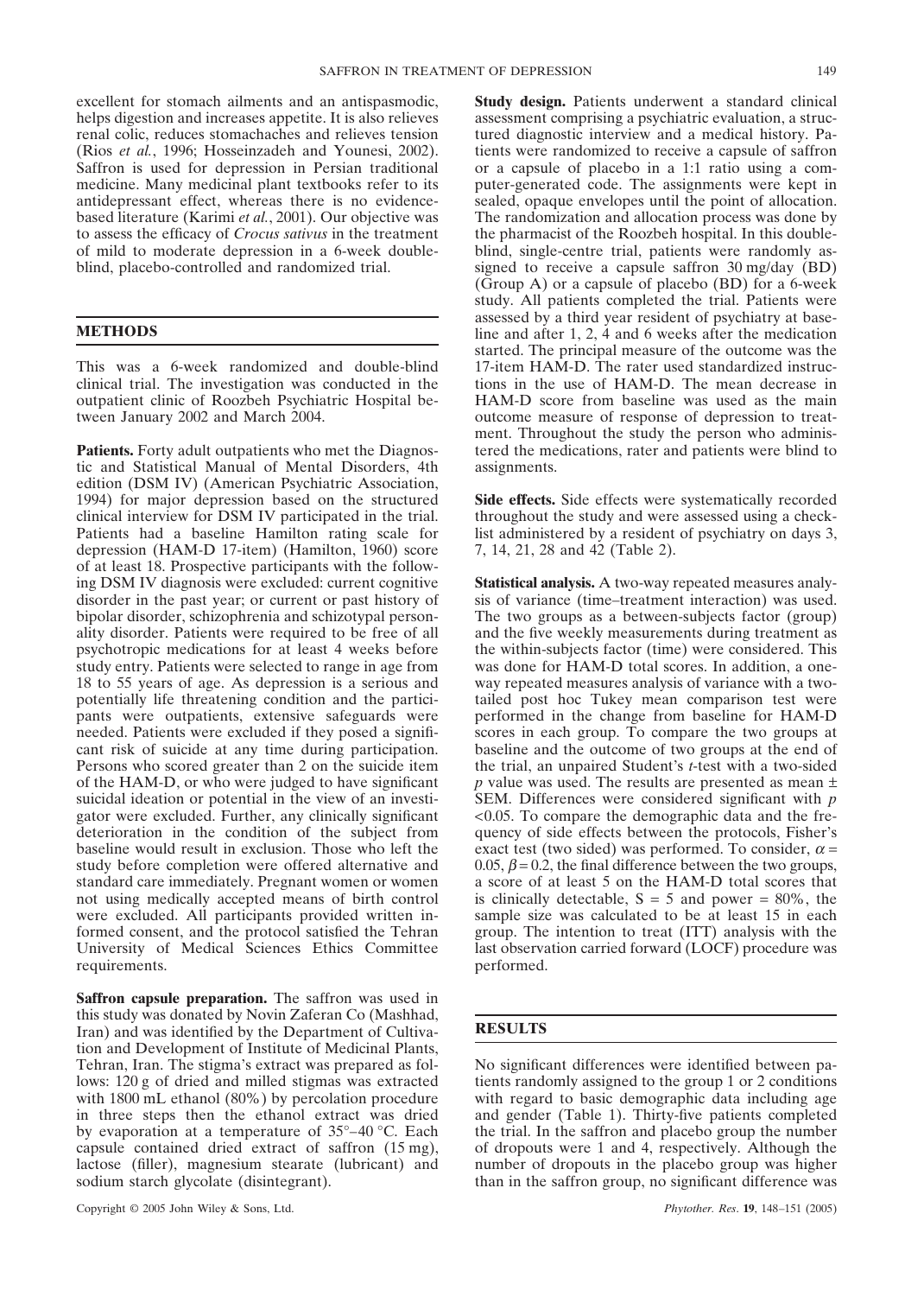**Table 1. Baseline data**

|                     | Saffron group           | Placebo group           |  |
|---------------------|-------------------------|-------------------------|--|
| Women               | 9                       | 9                       |  |
| Men                 | 11                      | 11                      |  |
| Age (mean $\pm$ SD) | $37.30 \pm 8.56$ (year) | $35.25 \pm 6.12$ (year) |  |

observed in the two groups in terms of dropout  $(p = 0.34)$ .

## **Efficacy: saffron versus placebo**

The mean  $\pm$  SEM scores of the two groups of patients are shown in Fig. 1. There were no significant differences between the two groups at week 0 (baseline) on the Hamilton depression rating scale  $(t = 0.34, d.f. = 38,$  $p = 0.73$ ). The difference between the two protocols was significant as indicated by the effect of group, the between-subjects factor (Greenhouse-Geisser correction; d.f. = 1,  $F = 18.89$ ,  $p < 0.001$ ). The behaviour of the two treatments was not homogeneous across the time (groups-by-time interaction, Greenhouse-Geisser correction;  $F = 21.04$ , d.f. = 1.85,  $p < 0.001$ ). In addition, a one-way repeated measures analysis of variance showed a significant effect of both protocols on Hamilton depression rating scale scores ( $p < 0.0001$ ). In the saffron and placebo group post-hoc comparisons showed a significant change from week 1 and 2, respectively, on the Hamilton depression rating scale scores. The difference between the two protocols was significant at the endpoint (week 6) ( $\bar{t}$  = 6.81, d.f. = 38,  $p < 0.0001$ ). The changes at the endpoint compared with baseline were:  $-12.20 \pm 4.67$  (mean  $\pm$  SD) and  $-5.10 \pm 4.71$  for saffron and placebo, respectively. A significant difference was observed in the change of scores of the Hamilton depression rating scale at week 6 compared with baseline in the two groups ( $t = 4.78$ , d.f. = 38,  $p < 0.0001$ ).



**Figure 1.** Mean ± SEM scores of two groups of patients on the Hamilton depression rating scale. ns, non-significant, \*\*,  $p$  < 0.01 and \*\*\*,  $p < 0.001$ . The horizontal symbols (\*\* and \*\*\*) were used to express statistical significance versus their respective baseline value and vertical symbols and ns were used for between group comparisons.

Copyright © 2005 John Wiley & Sons, Ltd. *Phytother. Res*. **19**, 148–151 (2005)

**Table 2. Clinical complications and side effects were reported as number per group**

| Side effect        | Saffron | Placebo |      |
|--------------------|---------|---------|------|
| Anxiety            | 3       |         | 0.60 |
| Decreased appetite | 2       | 2       | 1.39 |
| Increased appetite | 5       |         | 0.18 |
| Sedation           | 1       | 2       | 1.00 |
| Nausea             | 2       |         | 1.00 |
| Headache           | 3       | 2       | 1.00 |
| Hypomania          | 2       |         | 1.00 |

#### **Clinical complications and side effects**

Seven side effects were observed over the trial. The difference between the saffron and placebo in the frequency of side effects was not significant (Table 2).

#### **DISCUSSION**

Mental illness imposes a tremendous burden on the Western world. Mental disorders can strike early in life, and they are increasing in incidence in an aging population experiencing neurodegenerative diseases (Judd, 1995). The search for new and more effective therapeutic agents includes the study of plants used in traditional medicine systems to treat mental disorders (Richelson, 1994). After decades of predominant reliance on synthetic antidepressants, the treatment of mild and moderate severe forms of major depression with herbal medicine and in particular St John's Wort is becoming popular (Ernst, 1995; De Smet and Nolen, 1996).

This study showed that patients with mild to moderate depression receiving saffron experienced statistically significant benefits in their mood after 6 weeks treatment. The clinical relevance of these findings was emphasized by the improvements seen in the Hamilton depression rating scale measures in the saffron group. To best of our knowledge, this study is the first clinical trial of saffron in the treatment of mild to moderate depression so it is not possible to draw any comparisons with other trials. There were no significant differences in the two groups in terms of observed side effects. Moreover, saffron at this dose did not induce any abnormal bleeding that is one of the reported side effects of *Crocus sativus*. In addition, our results are in the line with a recent published animal study that *Crocus sativus* extracts showed an antidepressant effect (Hosseinzadeh and Younesi, 2002). In general, patients and their families may view alternative medicine that is, those treatments that are not traditionally taught in medical schools or generally practised by clinicians, as being complementary or even superior to conventional medicine. In the majority of cases there are no evidence-based documents. Therefore, it is of interest to document traditional medicine. The limitations of the present study, including using only a fixed dose of saffron, the small number of participants and the short period of follow up should be considered so that further research in this area is needed.